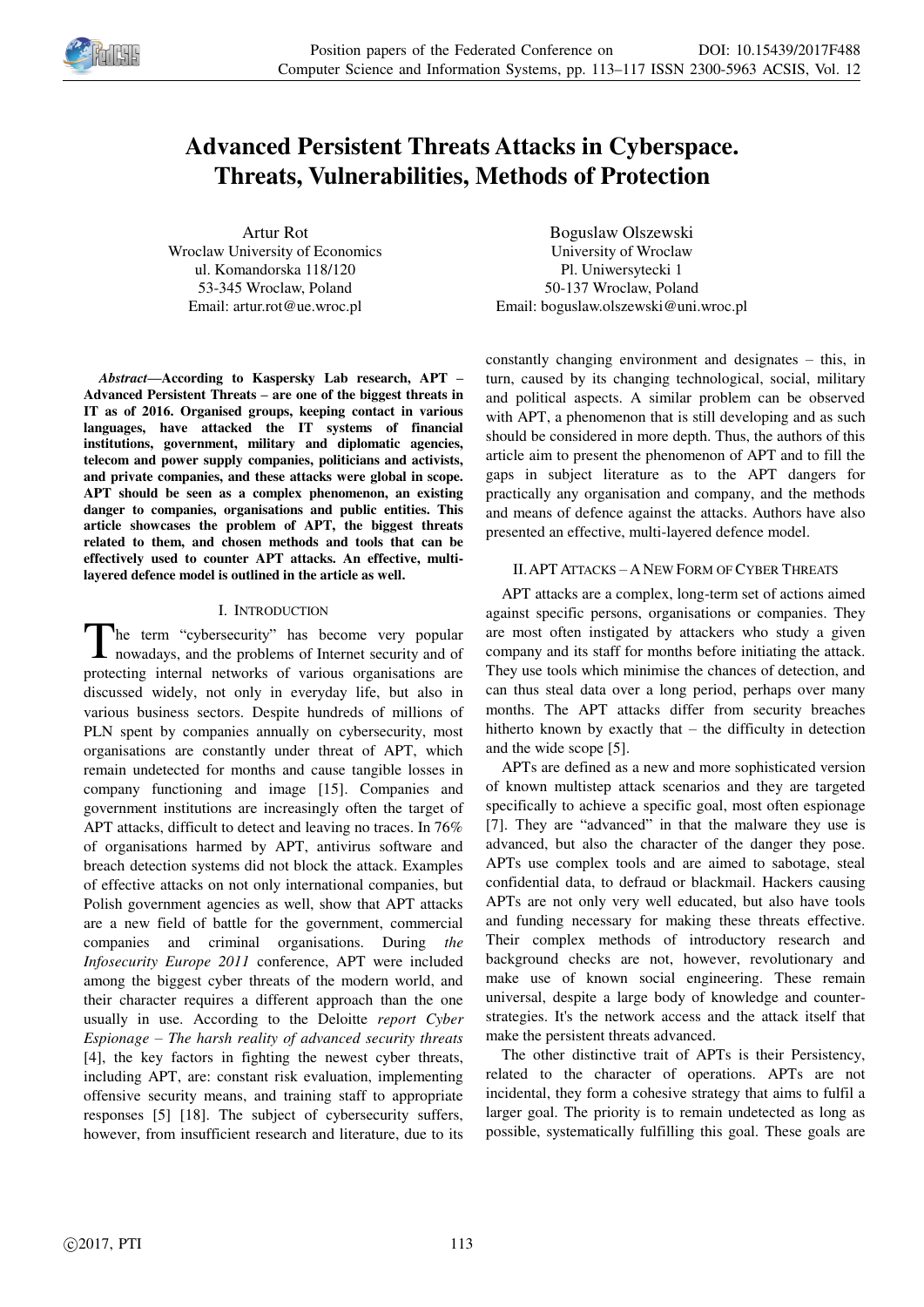usually financial profits. The threat is mostly related to the human factor, the highly organised groups. They are strongly motivated (by their hierarchy or by financial possibilities), they create command chains and specialised subgroups dealing with specific parts of an APT attack. The APT attackers are usually specialised teams of IT professionals and their clients – usually governments – using advanced technologies and obscure points of attack to obtain sensitive data. APTs are also called directed attacks, since the targets are chosen deliberately and studied beforehand to find the best point of attack.

### III. CRUCIAL POINTS OF AN APT LIFE CYCLE

A typical APT life cycle (see Fig. 1) is divided into four stages: reconnaissance, initial compromise, establishing foothold and infiltration. Reconnaissance allows to find effective points of attack, evaluate target susceptibility and the people within the organisation who can, actively or passively, facilitate security breaches. These may be employees without any crucial access credentials, but who can allow for further infiltration of a given system in the long run.



#### Fig. 1. APT life cycle [20]

The preparation stage allows for the second stage of an APT life cycle. An initial compromise is the result of the attackers gaining access to some element of the internal network: a desktop computer, a network device, a PC, pendrive or smartphone of a specific person who has high credentials, or someone who uses such hardware in their professional or private life. This is facilitated by unauthorised use of private devices within the professional network, and an inclusion thereof into the corporate IT system. Social engineering is important at this stage, as it is at the previous stage: APT attackers usually introduce malware, Trojan horses or apps that allow for further remote actions within the network with help from social engineering.

A negative attempt at detection allows further intrusions and malware introduction, which in turn creates a communication channel for the attackers (Command&Control Server, C&C). The third phase is assuming control over the desired parts of a system and possibly over other users, in order to gain access to whatever data is the main objective. The fourth stage entails a long term infiltration process based on credentials obtained, and later on, escalating access privileges to gain more power and at the same time make the breach less noticeable. Obtaining or destroying the crucial data is initiated - whatever was the objective of the hackers or their clients. When it's done, the attackers retreat and cover their traces, deleting signs of their presence and any data that might allow for identifying the source of the attack.

## IV. EXPLOITING VULNERABILITIES

Treating APT as cheap sensationalism or another marketing campaign is underestimating and misrepresenting the phenomenon. Thus, the first source of vulnerability to APT is the human factor, especially the low awareness of APT danger and the techniques used by APT attackers. Lack of this awareness leads employees to behaviour they themselves don't know is irresponsible, both in the workplace and their private life, opening entrance points for an APT attack [17]. Knowledge and awareness on the part of network admins, IT security teams and especially decisionmaking personnel, who assign funds and implement procedures, is also important.

Social engineering and widely available information about specific employees (blogs, social media, company websites) allow the attackers to pinpoint the individuals with high level credentials, allowing access to strategic data or network resources, or simply individuals who can inform the attackers about the next target on their way towards these credentials, towards their objective and the next APT stage. Knowing an employee's profile, the attackers evaluate their weaknesses and possible means of approaching them, including blackmailing or bribing them into offering their abilities and means to the attackers.

A directional APT means a complex, multi-faceted process aimed at achieving the goals of specific stages. From the social engineering angle, this means spear phishing – an unauthorised access to data, network resources or hardware, through a specific person, including accessing resources belonging to another employee or even organisation. Spear phishing begins right at the reconnaissance stage, and culminates in a personalised phishing attack, wherein the victim receives a personalised email and, convinced about its safety and trustworthy source, opens attachments or clicks provided links.

Social engineering, exploiting personal vulnerability, is one of the most important means of initiating an effective infection of the target network, and is the most popular method of accessing the necessary resources. The second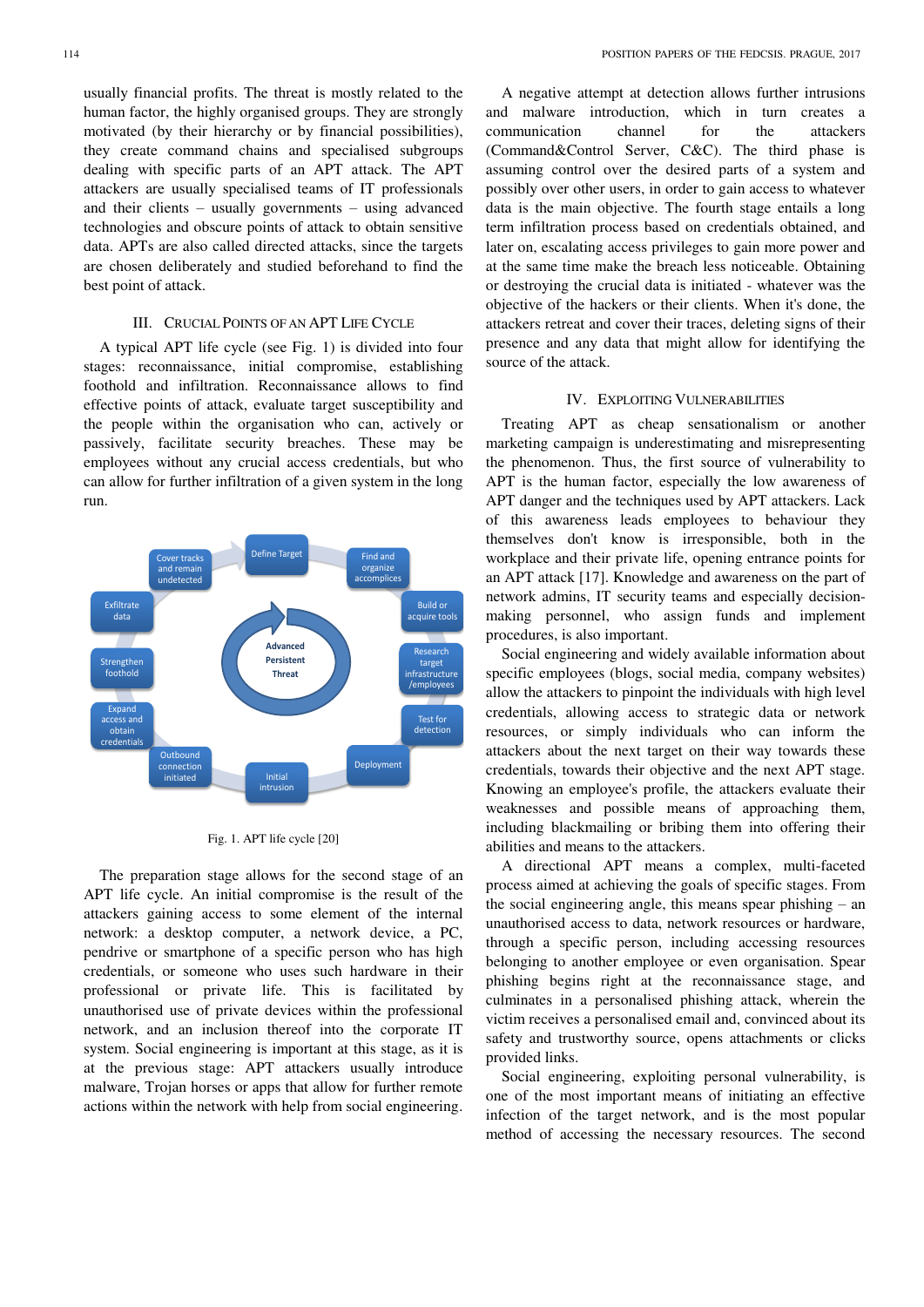most effective type of attack is the zero-day attack, exploiting software vulnerabilities. Hackers use them to circumvent classical defences, based on software signatures in antivirus and firewall programs. Numerous vulnerabilities can be also found in hardware, and these are increasingly used with the spread of wireless devices. Hardware vulnerabilities complement software vulnerabilities, especially in microchips, where manufacturers often leave an access point on purpose, to use in post-manufacturing tests [11].

Business organisations and companies are the most popular targets of APT attacks, with education, finance, technology, space exploration and aviation, power supply, chemistry, telecom, medicine and consulting being the most often targeted branches.

#### V.DEFENCE AGAINST APT ATTACKS

The most successful form of defence against APT is constant monitoring and reaction to as many APT attempts as possible. Identifying an attack attempt through any channel makes that channel obsolete. Strategies of defence based on one or two APT levels are insufficient: as mentioned before, in 76% cases, antivirus software was no obstacle at all to APT attacks [4]. Therefore, first generation security means are not enough to protect valuable targets, and prevention systems do not guarantee protection anymore. Experts confirm that "any effective approach to defending against APTs must include defence in depth, a detection capability, an APT incident response plan, a recovery plan, and security awareness and training" [2].

The basic means of countering APT attacks are a set of basic procedures that limit the relatively simple elements of the APT process. When APT is divided into its basic elements, these usually prove to be well known and easy to counter. It is their combination, especially in a sequence created specifically for a given target, that makes defence against APT difficult. This is why even the best means of network security, including proxy servers, firewalls, VPN and antivirus software cannot defend against an APT on their own. Initial protection methods include implementing a vulnerability management process, system updates and penetration tests. These should be complemented by detailed documentation on influence and risk evaluation. Determining the crucial resources and the elements in need of special protection is vital, especially for business targets.

Pro-active protection allows to eliminate a point of attack right at the preparation phase, excluding it at the planning stage. The more points of attack are blocked, the more time, effort and resources must the APT attackers spend. Protecting vulnerabilities, using antivirus software and blacklisting requires modification and real time protection: in-line bi-directional scanning and behavioural analysis. Among desirable solutions is SSL protocol scanning, allowing for advanced detection of potential intruders. Similarly to APT threats themselves, means of protection

must be long-term and persistent, especially given the rising use of wireless devices, the presence of which within the organisation must be constantly monitored.

Another type of means of protection is detecting an ongoing APT. This entails chiefly the ways of detecting malware already introduced – programs that keep up and speed up an APT attack. The biggest problem with APT malware is the fact that neither antivirus software nor IDS (Intrusion Detection System software) will have its signature in their databases. Attackers use evasion techniques to hide malicious code, which is polymorphic and customised to a given target, or dynamically modified during the attack. Detecting APT will activate the means used to contain and isolate it, and to return to the state from before the attack. This is the third category of APT protection. Its main components are an online analysis (determining the traits of a specific APT), real time reporting and correlated log analysis, for example based on SIEM (see below), in order to recognise and neutralise a threat in the future. The last element is evaluating the entirety of implemented methods.

Two main types of APT defences can be distinguished today: hardware-based and cloud-based [17]. In the first case, a dedicated device is placed on the edge of the protected network, monitoring and informing about suspicious traffic basing on reputation indexes (it does not block transmission in real time). More advanced models perform behavioural analysis and sandboxing.

Hardware-based solutions have certain limits. Despite high costs – which limit their numbers, and restricts use to big companies, especially for models that monitor encrypted traffic – these devices are not able to register the entirety of network traffic, given the rising use of mobile devices and remote workstations. The alternative cloud-based solutions are supposed to eschew most of the limitations of hardwarebased solutions. These are supplied as a multi-user platform and offer more effective traffic monitoring, threat intelligence in real time on every APT stage and are scalable. The hardware approach is replaced by holistic analysis (behavioural, vulnerabilities, address filtering, SSL transmission monitoring, active content etc.) Practise shows that mere observing procedures and basic protection is not nearly enough to shield from APT, hence the importance of advanced, multi-layered protection methods described below in the end-to-end strategy.

### *A. Multi-layered APT Protection Model*

Another solution for APT protection is the so-called defence-in-depth. It's a multi-layered strategy that entails careful protection of each layer of the network: the people, the devices and applications. It's complex character significantly increases the chance of successfully resisting an APT attack, since it's based on permanent monitoring of the network and security control.

Defence-in-depth means, therefore, a layered approach to network security, and taking steps to detect a threat, react to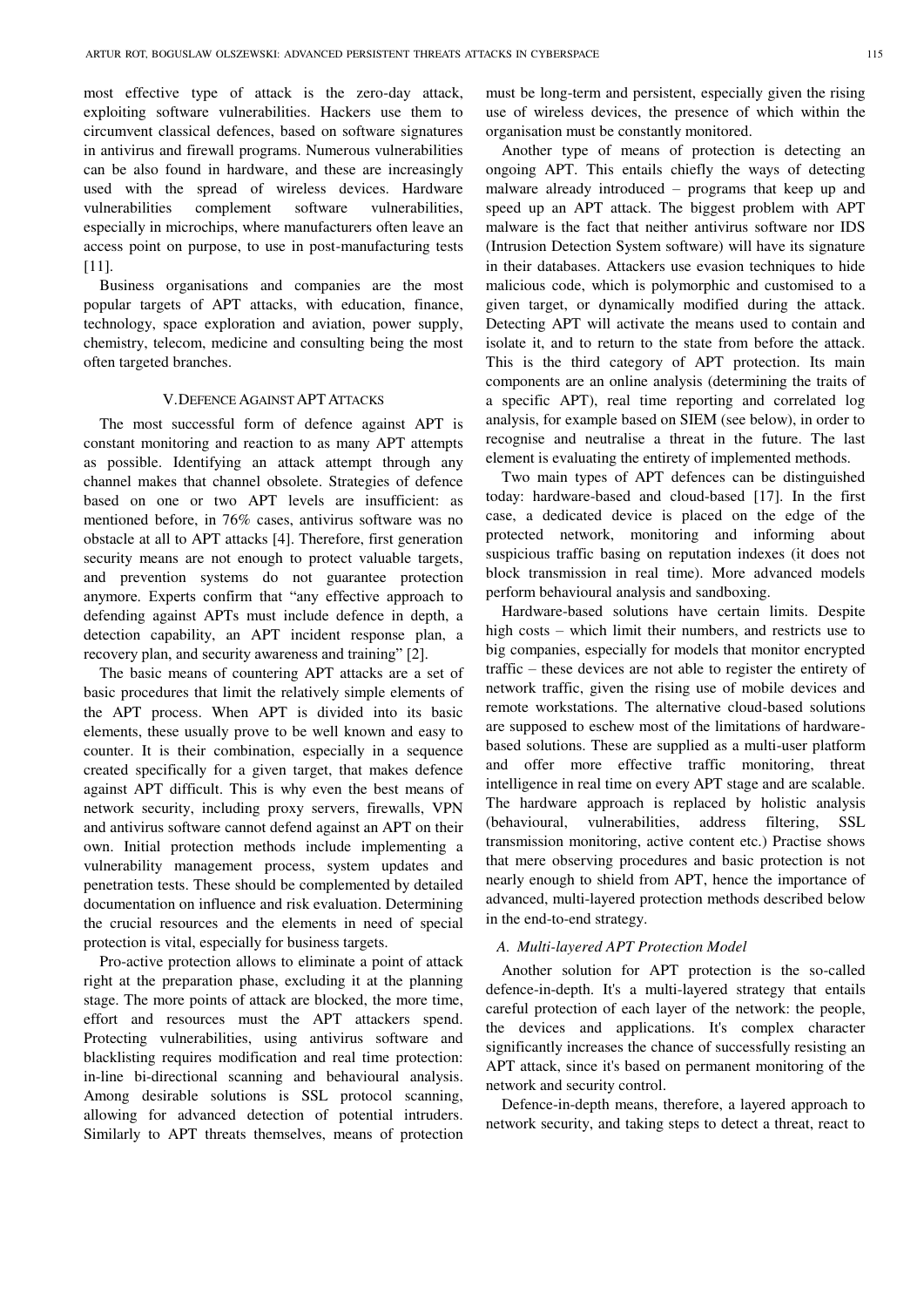it and eliminate it, in every layer. The seven-layer model based on OSI creates an environment where none of the layers protects against an APT on its own, but their combination is a cohesive barrier. The model also entails physical security means, carried out through protecting the organisation space – protecting facilities where devices are stored, eliminating vulnerabilities caused by nature or by contact with outsiders, etc.



Fig. 2. Layered APT defence model [9]

In the end-to-end strategy presented below (see Fig. 2), a firewall software is the first line of defence against an APT, blocking ports and filtering packets. Next generation firewalls (NGFW) usually combine the typical functions of firewalls (packet filtering, website blocking, virtual IP addresses) with IPS, application control and context protection (e.g. Cisco ASA 5500-X Series). Antivirus software is another layer that limits potential system breaches, since it scans all packets (not just their headlines), as well as compressed and encrypted files.

The next element, an Intrusion Prevention System (IPS), allows for an in-depth monitoring of network traffic and vulnerabilities, especially if equipped with zero-day threat minimising mechanisms. It's a successor of the Intrusion Detection System (IDS), which was based on passive monitoring and danger reporting based on an analysis of network traffic copy, remaining integrated into the data flow and allowing for blocking. The two systems also differ by their functioning: IDS uses exploit signatures, while IPS included detection based on anomaly statistics and vulnerability signatures.

A Web Application Firewall is a transparent system of vulnerable web app protection, which works basing on whitelists and blacklists – a database of permitted and banned elements. This allows to protect the servers working in the demilitarised zone, which most often host organisation websites.

The multi-layered model is complemented by the web protection layer, the email monitoring component, and the sandbox – an isolated test environment, either virtual or supplied by hardware.

# *B. SIEM Platform as a Form of Defence Against APT Attacks*

Another suggested method of APT defence is implementing second generation SIEM tools (Security Information and Event Management) – a platform allowing for managing information relating to security and incidents (see Fig. 3). Monitoring diffused system logs, network devices and applications in real time allows for more effective control over processes and resources, and for intercepting proof of an ongoing APT in the operative risk management phase, basing on compromise indicators. Forensic analysis allows to determine the origin, character and type of a given event on a given device, as well as other components indicating a vulnerability.

SIEM platforms, available on the market since the late nineties, are still in development and currently await upgrades in their report and correlation functions. However, implementing an SIEM system even in its current form is a significant upgrade of an APT defence. SIEM functional components offer "collection and archiving data, detailed event and normalisation analysis, reports, queries, and usually some form of a real-time analysis module" [14]. Until fully developed SIEM tools appear, implementing them in their current state should be an auxiliary measure, and clients should selectively define their priorities and choose the most adequate mechanisms. Data volume is a separate question, requiring the use of terabyte disks or data clouds, and influencing response time. A typical SIEM will process several hundred thousand events per second.



Fig. 3. Security Information and Event Management [21]

Among the most important platforms are, for example, QRadar IBM, Q1 Labs Qradar, and NetIQ Security Manager. These solutions have limits as far as analysing data gathered for months or years is concerned [1], which means that a new generation of APT defence becomes crucial.

## *C. Big Data Technology in Detecting and Resisting APTs*

The third generation tools are technologies of large-scale data management: Big Data, also called second generation SIEM. It allows to analyse large quantities of data and can generate and transmit it quickly, as well as search for